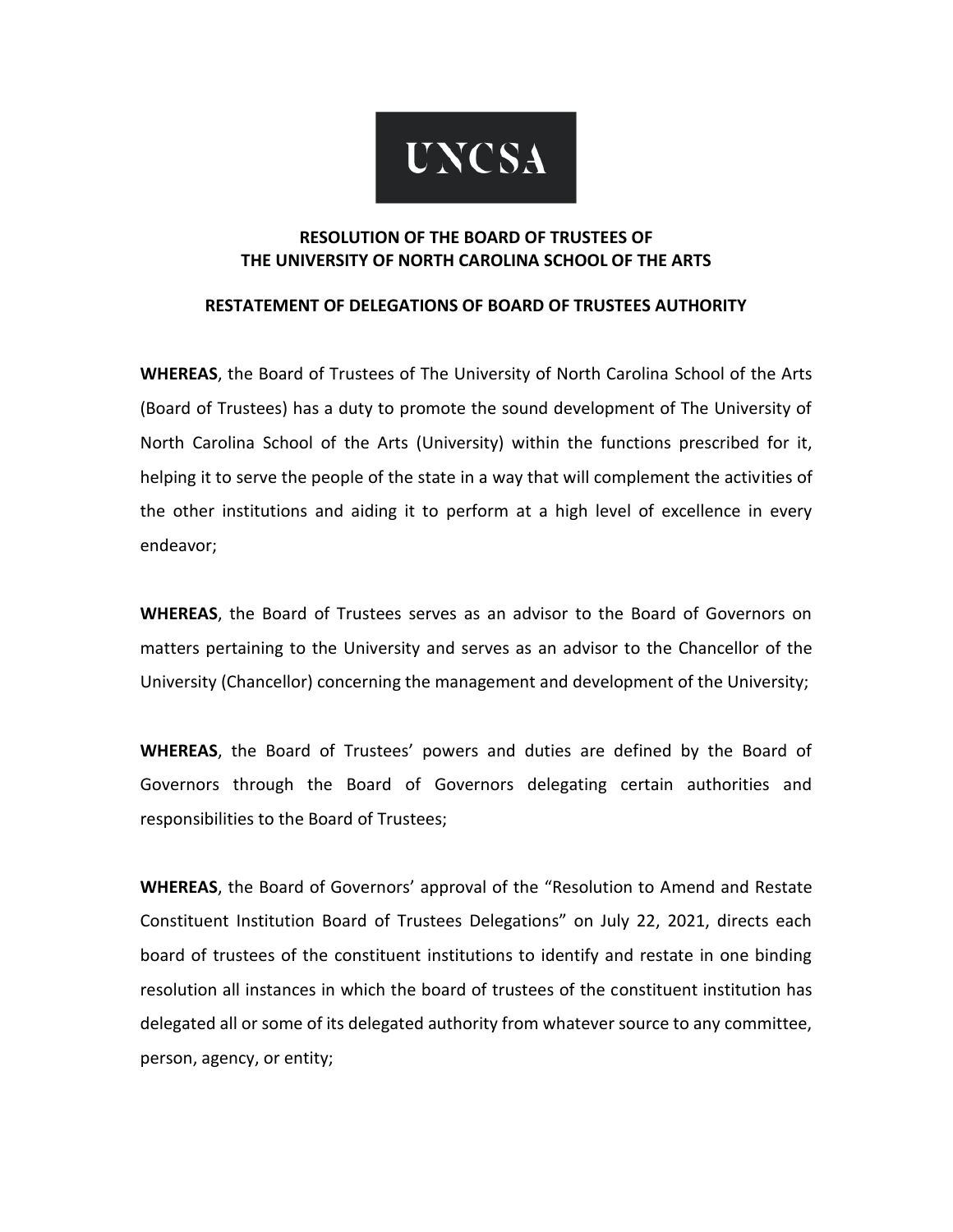**NOW THEREFORE**, the Board of Trustees restates the following delegations of authority or affirms inherent authority as follows:

#### **1. Delegations of Authority to Chancellor**

In addition to the duties, responsibilities, and authorities assigned to the Chancellor by the Board of Governors through Section 502 of The Code of The University of North Carolina, the Board of Trustees hereby delegates to the Chancellor full authority, or affirms the Chancellor's inherent authority as follows:

- (a) To affirm that the UNCSA Policy Manual distinguishes retained and delegated authority to the Chancellor by classifying Policies as those directives where the Board retains authority, and Regulations, Procedures, and Rules where the Board has delegated authority to the Chancellor, or the authority was separately authorized by policy or statute. (001. Statement on Policies, Attachment A)
- (b) To affirm that the source of authority, the hierarchy, and classifications of Policies, Regulations, Procedures, and Rules are clarified in Policy Manual 001 Statement on Policies, and in addition, the headings of the Policies and Regulations state the source of authority and the revision authority for each UNCSA Policy and Regulation.
- (c) To affirm the delegations and processes in Section V of the Policy Manual 001 Statement on Policies:
	- i. The Board of Trustees delegates to the Chancellor the authority to approve Regulations in any area not specifically delegated to the Board of Trustees, unless prohibited or superseded by Federal or State law, or Board of Governors Policy.
	- ii. Regulations approved under the authority of the Chancellor may be implemented without approval from the Board of Trustees.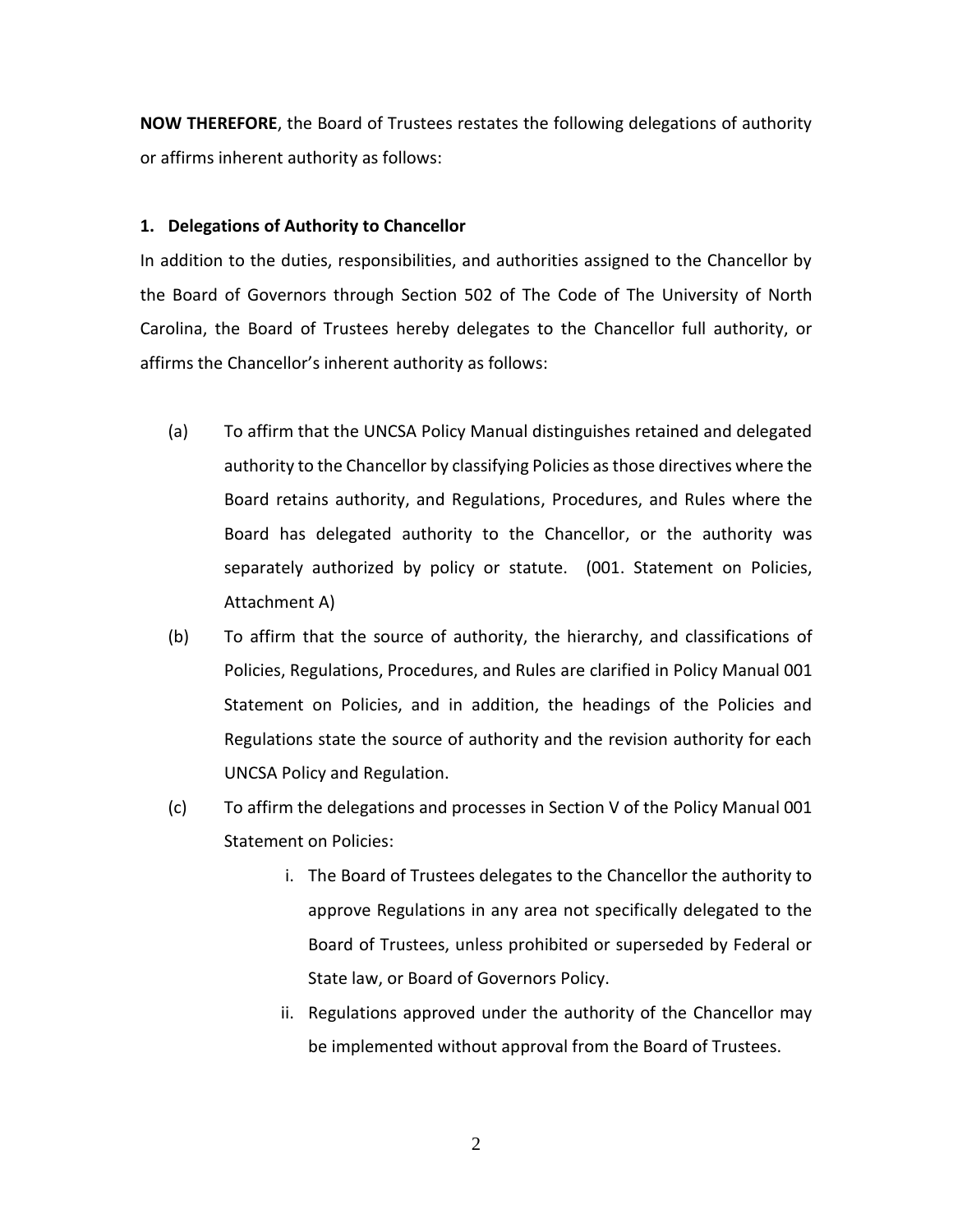- iii. The Chancellor shall provide the Board of Trustees a summary of each Regulation approved annually.
- iv. Schools, divisions, and departments may develop internal Rules, under delegated authority from the Chancellor, applicable exclusively within the particular school, division, or department.
- v. Internal Rules and Rule Procedures may not conflict with or supersede applicable Federal and State laws, Policies of the Board of Governors, the Board of Governors Code, or UNCSA Policies, Regulations, and Procedures established by the Board of Trustees or the Chancellor.
- vi. The Dean or relevant Vice Chancellor may approve Rules and Rule Procedures and all subsequent modifications, subject to approval by the Chancellor.
- (d) To approve the following personnel actions for employees who are not subject to the State Human Resources Act:
	- (i) Personnel appointments, promotions and compensation decisions, as provided in University Policy 617, for faculty, other professionals exempt from the State Personnel Act ("EHRA") as defined in UNC Policy § 300.2.1, Deans and other Senior Academic and Administrative Officers as defined in UNC Policy § 300.1.1 Article I.A (SAAO I) in positions for which the Board of Governors does not establish salary ranges, and all Senior Academic and Administrative Officers as defined in UNC Policy § 1.1 Article I.B (SAAO II);
	- (ii) Appointments and compensation of EHRA positions pursuant to the Personnel Management Flexibility granted to the University by the Board of Governors;
	- (iii) Leaves of absence without pay, except leaves requested in conjunction with political candidacy or office-holding, or leaves

3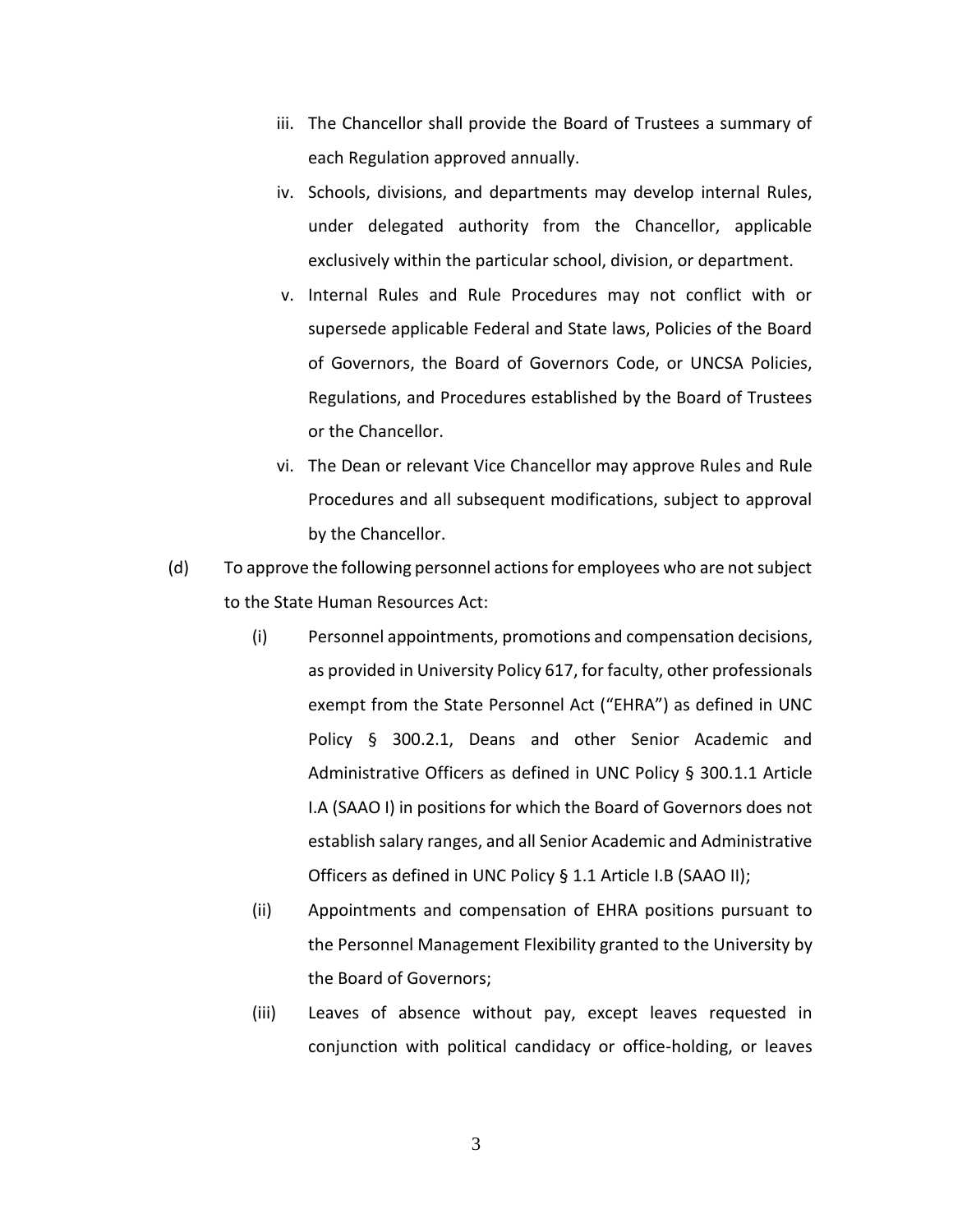requested by Tier I Senior Administrative Officers (as identified in University Policy 625); and

- (iv) Resignations, retirements, and the grant of emeritus status.
- (e) To determine whether an individual student shall be entitled to receipt of a particular grade or degree, and to confer degrees on students so entitled on behalf of the Board of Trustees.
- (f) To resolve individual admission questions for all schools within the institution.
- (g) To serve on behalf of the Board of Trustees as the final appellate authority for the University for any appeal of a policy, action, or decision related to the approval of organized, institutionally recognized systems of student selfgovernment or student participation in the governance of any aspect of the institution's programs or services.
- (h) To cause to be collected from each student, at the beginning of each semester or term, tuition, fees, and other amounts necessary to pay other expenses for the term as have been approved by the Board of Governors; to require the payment of such advance deposits at such times and under such conditions as may be required by State law or by the Board of Governors; and to require the payment of such nonrefundable application fees, in connection with each application for admission, as may be required by State law or by the Board of Governors.
- (i) To acquire and dispose of an interest in real property valued at less than fifty thousand dollars (\$50,000), or as may be otherwise be set forth in Policy 600.1.3 of The University of North Carolina Board of Governors. The value of an interest in real property shall, with respect to a leasehold or rental interest, be deemed the annual rental value.
- (j) Without further supporting documents, to sign or to designate in writing authorized signatures for the various funds and accounts held with various banking and investment institutions; to sign or to designate in writing authorized signatures for any and all other financial documents requiring the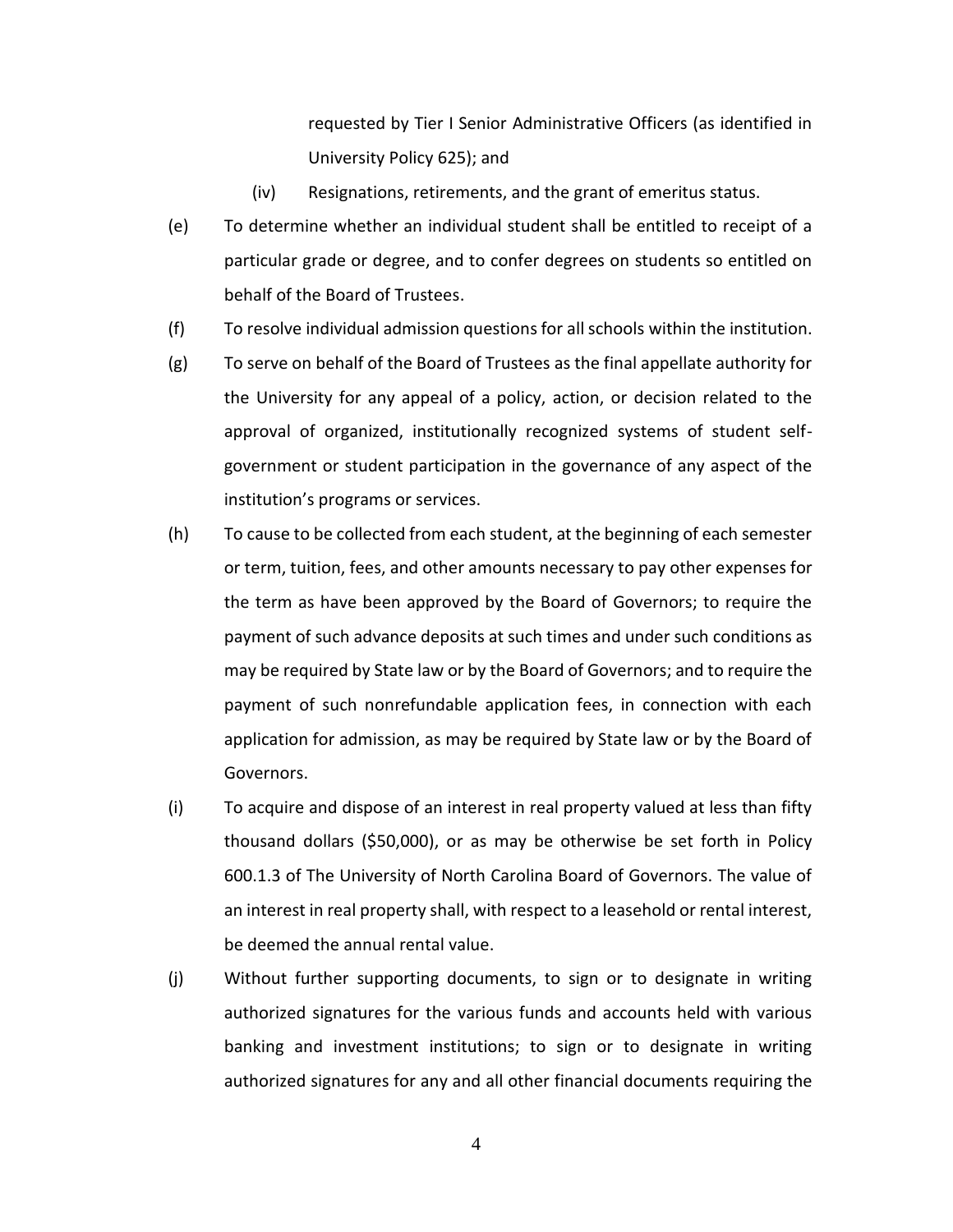signatures of an authorized official of the University; and, without further supporting documents, to sell, exchange, assign, or transfer stocks, bonds, or other securities of corporations, firms, or individuals, of the United States government or of any State or political subdivision thereof, and to assign for re-issue or redemption any registered obligations of the United States government and its instrumentalities that are owned by the University.

- (k) To sign and execute, or to designate University employees to sign and execute, agreements, contracts, leases, and other official documents with institutions, agencies, corporations, partnerships, individuals, and other legal entities, including all such agreements not required by law or administrative regulation to be otherwise executed; provided, however, that such agreements shall comply with the law of North Carolina, especially North Carolina General Statutes Chapters 143 and 146, when applicable, and with The Code of The University of North Carolina, and policies and regulations determined by the Board of Governors or the Board of Trustees. Campus officials designated by the Chancellor to sign official documents on behalf of the University as of the date of this Resolution are provided in University Regulation 109 (Attachment B).
- (l) To establish a Department of Police and Public Safety, and enter into written agreements with such other entities as the Chancellor deems appropriate, providing the general terms and conditions under which the University may temporarily provide or receive law enforcement assistance to such entities, as contemplated in North Carolina General Statutes 160A-288.
- (m) To establish and approve, or to further delegate to the University's Provost the authority to establish and approve, departmental and art school standards related to initial appointment, reappointment, and promotion of faculty members, supplemental to and consistent with The Code of The University of North Carolina and the University's Policies, Regulations, and Procedures.

5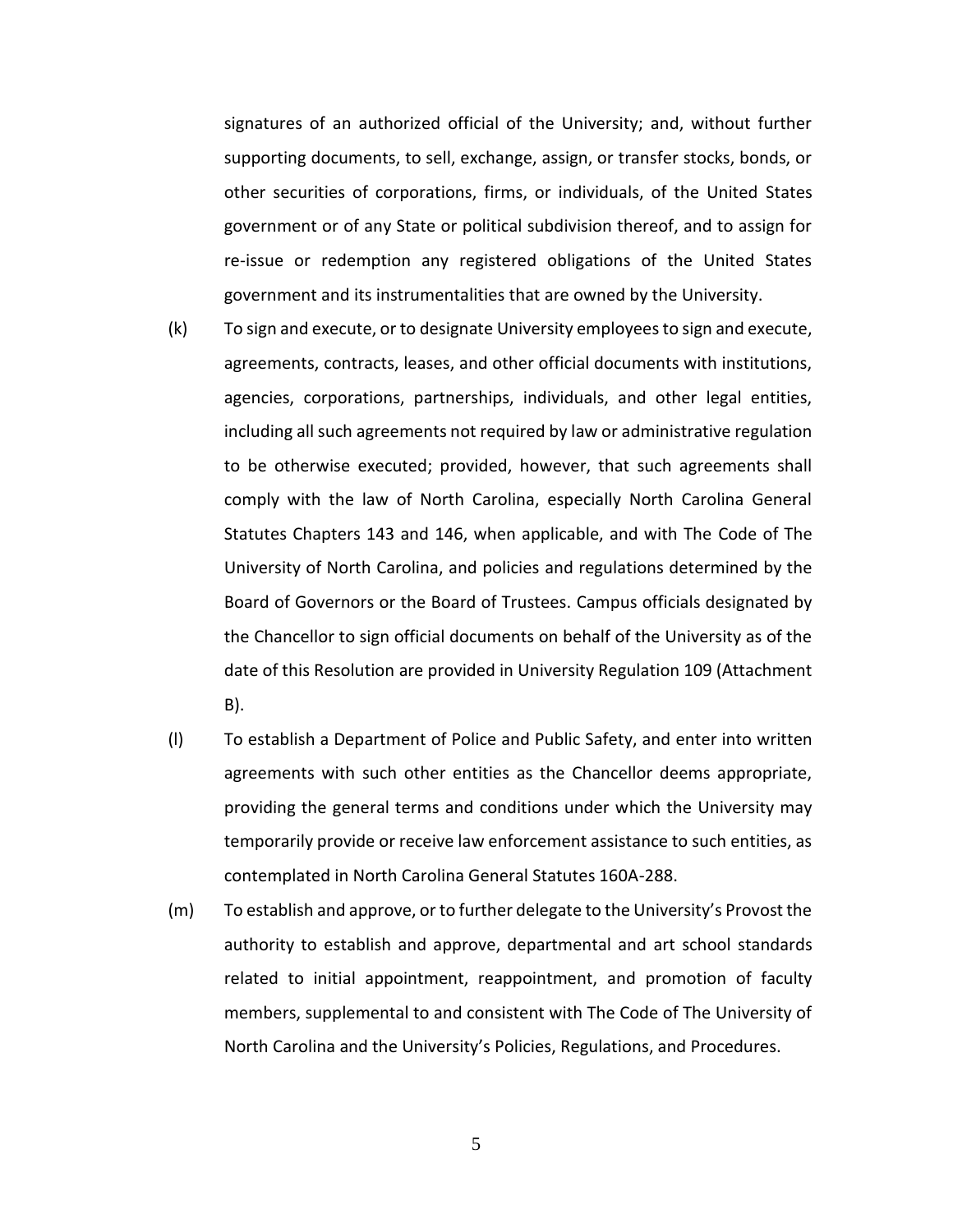- (n) To establish University regulations, procedures, and rules to implement or supplement University policies established by the Board of Trustees or policies established by the Board of Governors, unless the Board of Governors requires action by the Board of Trustees. University Policy 001 Statement on Policies establishes the delegation and retention of authority for establishing policies, regulations, and rules.
- (o) To serve on behalf of the Board of Trustees as a final appellate authority for the University for any claim related to a matter of student conduct and discipline, except as specifically provided in the delegations to the Academic and Student Affairs Committee for Major Case Infractions.
- (p) To serve on behalf of the Board of Trustees as a final appellate authority for the University for any grievance of a faculty member, staff member or student, unless a policy of the Board of Governors or a delegation of the Board of Trustees requires otherwise.
- (q) To approve appointments and salary actions for employees exempt from the State Human Resources Act consistent with Personnel Management Flexibility and Expanded Authority for Certain Salary Actions granted to the University by the Board of Governors.
- (r) To exercise any authority or carry out any responsibilities specifically listing the Chancellor under the "Delegation" or "Sub-Delegation" headings of the Board of Trustees Delegated Authority Table. (Attachment C)
- (s) To delegate to such other administrators or bodies as the Chancellor deems appropriate such authority of the Board of Trustees as is delegated to the Chancellor, to the extent permitted by state law or by Board of Governors regulation or policy.